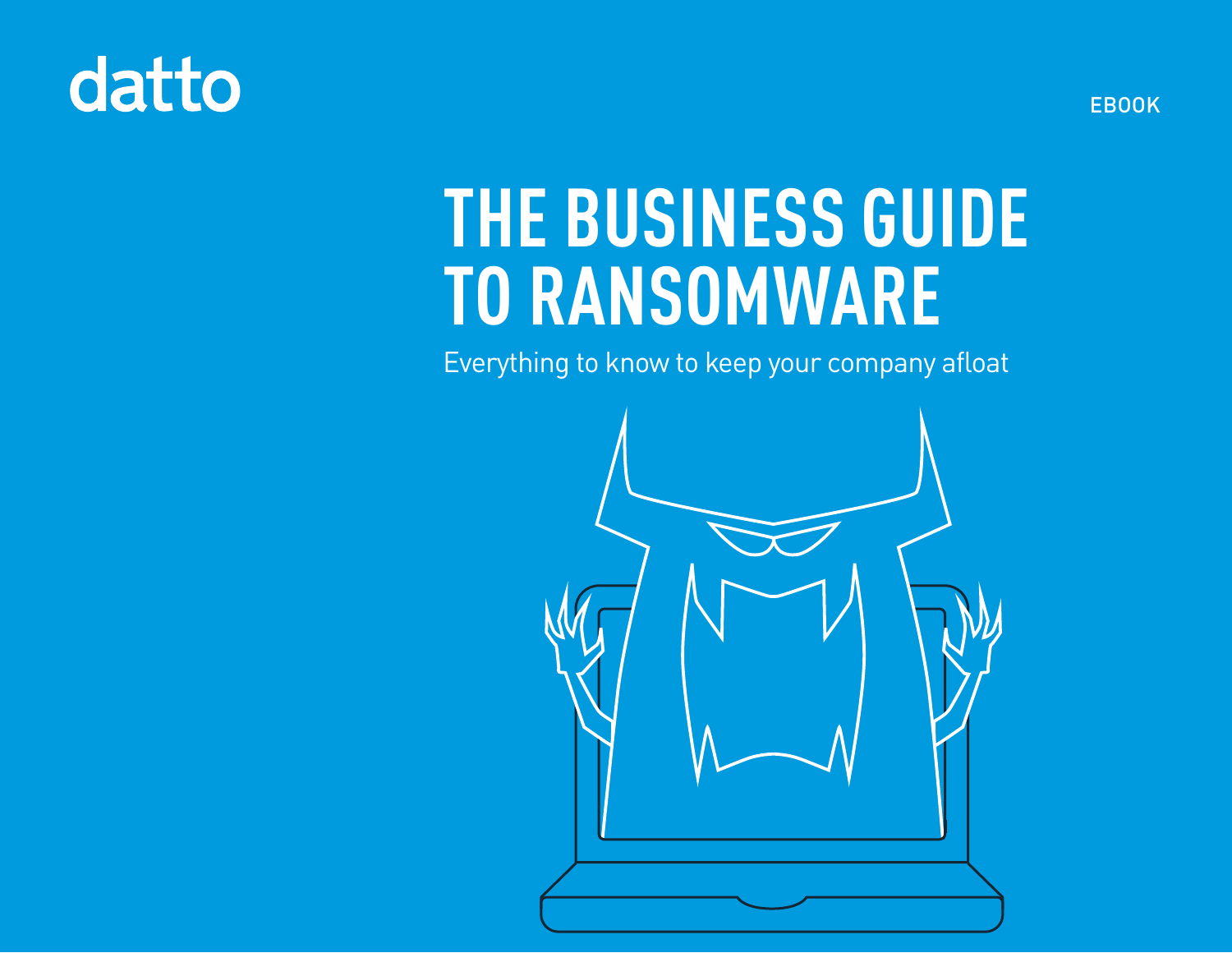#### **Table of Contents**

**Introduction Ransomware Today** How ransomware is spread **Common types of ransomware CryptoLocker CryptoWall** CTB-Locker Locky **TeslaCrypt** TorrentLocker KeRanger **Protect against ransomware Conclusion**

## **INTRODUCTION**

More and more, ransomware has emerged as a major threat to individuals and businesses alike. Ransomware, a type of malware that encrypts data on infected systems, has become a lucrative option for cyber extortionists. When the malware is run, it locks victim's files and allows criminals to demand payment to release them.

Unless you've been living under a rock, you are probably well aware that ransomware is a hot topic [in the news](http://www.datto.com/blog/hospital-hit-with-cyber-attack-new-ransomware-appears?utm_source=196&utm_campaign=Ransomware-Guide&utm_medium=Content) these days. Organizations of all types and sizes have been impacted, but small businesses can be particularly vulnerable to attacks. And [ransomware is on the](http://www.datto.com/blog/ransomware-by-the-numbers?utm_source=196&utm_campaign=Ransomware-Guide&utm_medium=Content)  [rise.](http://www.datto.com/blog/ransomware-by-the-numbers?utm_source=196&utm_campaign=Ransomware-Guide&utm_medium=Content) In a recent study conducted by security software vendor McAfee Labs, researchers identified more than [4 million samples of ransomware](http://www.mcafee.com/us/resources/reports/rp-threats-predictions-2016.pdf) in Q2 of 2015, including 1.2 million new samples. That compares with fewer than 1.5 million total samples in Q3 of 2013 (400,000 new). Ransomware is distributed in a variety of ways and is difficult to protect against because, just like the flu virus, it is constantly evolving.

There are ways to protect your business against ransomware attacks. In this e-book you'll learn how the malware is spread, the different types of ransomware proliferating today, and what you can do to avoid or recover from an attack. Hiding your head in the sand won't work, because today's ransom seekers play dirty. Make sure your organization is prepared.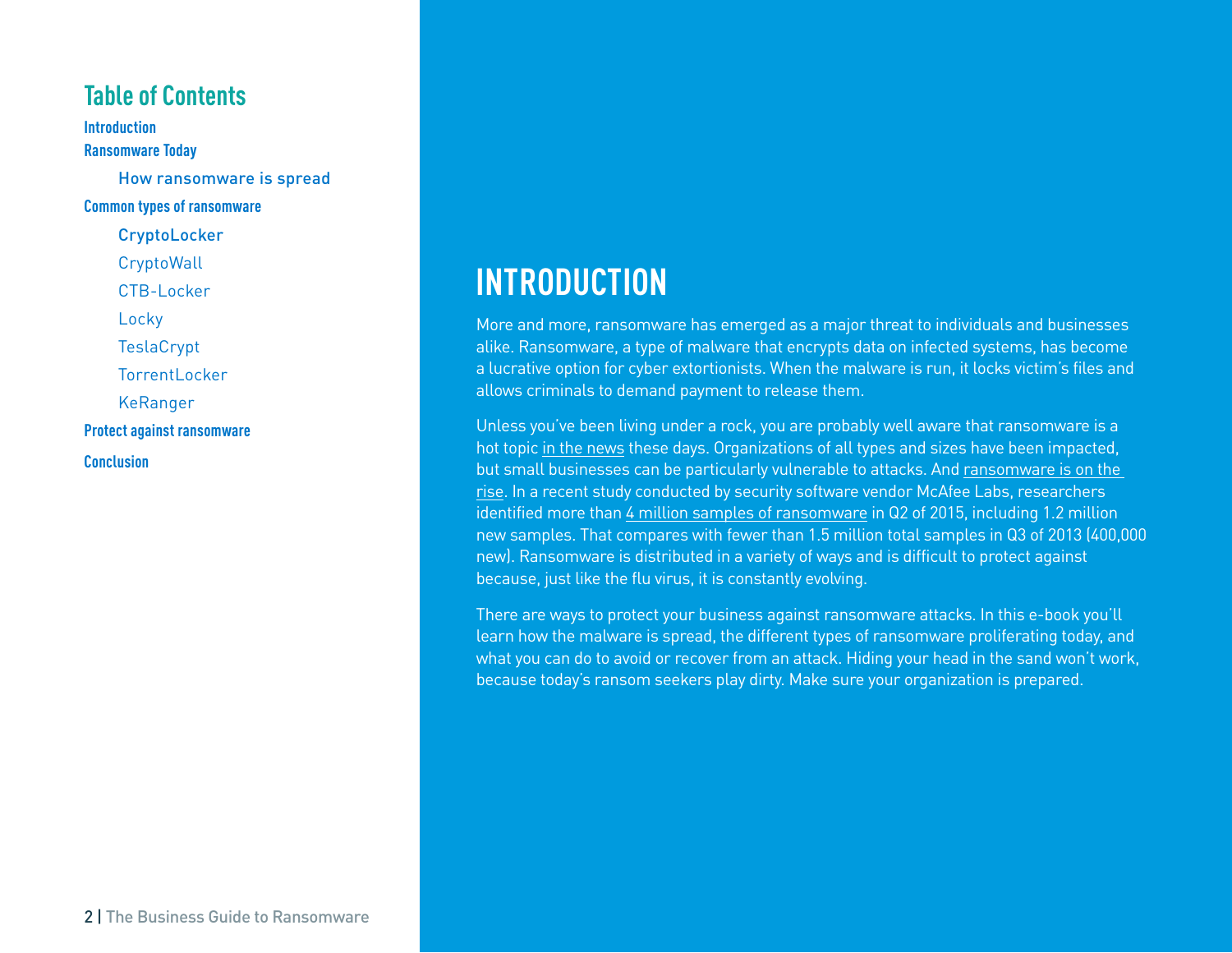

**The Angler exploit kit uses HTML and JavaScript to identify the victim's browser and installed plugins, which allows the hacker to select an attack that is the most likely to be successful. Using a variety of obfuscation techniques, Angler is constantly evolving to evade detection by security software products.**



## **RANSOMWARE TODAY**

There are a few dominant types, or families, of ransomware in existence. Each type has its own variants. It is expected that new families will continue to surface as time goes on. Historically, Microsoft Office, Adobe PDF and image files have been targeted, but McAfee predicts that additional types of files will become targets as ransomware continues to evolve.

Most ransomware uses the AES algorithm to encrypt files, though some use alternative algorithms. To decrypt files, cyber extortionists typically request payment in the form of Bitcoins or online payment voucher services, such as Ukash or Paysafecard. The standard rate is about \$500, though [we've seen much higher.](http://www.datto.com/blog/hospital-forced-to-pay-kings-ransom-after-cryptolocker-attack?utm_source=196&utm_campaign=Ransomware-Guide&utm_medium=Content) Cyber criminals behind ransomware campaigns typically focus their attacks in wealthy countries and cities where people and businesses can afford to pay the ransom. In recent months, we've seen repeated attacks on specific verticals, most notably [healthcare.](http://www.datto.com/blog/ransomware-wreaking-havoc-in-healthcare?utm_source=196&utm_campaign=Ransomware-Guide&utm_medium=Content)

#### **How ransomware is spread**

Spam is the most common method for distributing ransomware. It is generally spread using some form of social engineering; victims are tricked into downloading an e-mail attachment or clicking a link. Fake email messages might appear to be a note from a friend or colleague asking a user to check out an attached file, for example. Or, email might come from a trusted institution (such as a bank) asking you to perform a routine task. Sometimes, ransomware uses scare tactics such as claiming that the computer has been used for illegal activities to coerce victims. Once the user takes action, the malware installs itself on the system and begins encrypting files. It can happen in the blink of an eye with a single click.

Another common method for spreading ransomware is a software package known as an exploit kit. These packages are designed to identify vulnerabilities and exploit them to install ransomware. In this type of attack, hackers install code on a legitimate website that redirects computer users to a malicious site. Unlike the spam method, sometimes this approach requires no additional actions from the victim. This is referred to as a "drive-by download" attack.

The most common exploit kit in use today is known as Angler. A May 2015 study conducted by security software vendor Sophos showed that thousands of [new web pages running](https://www.sophos.com/en-us/medialibrary/PDFs/technical%20papers/sophos-current-state-of-ransomware.pdf)  [Angler](https://www.sophos.com/en-us/medialibrary/PDFs/technical%20papers/sophos-current-state-of-ransomware.pdf) are created every day. The Angler exploit kit uses HTML and JavaScript to identify the victim's browser and installed plugins, which allows the hacker to select an attack that is the most likely to be successful. Using a variety of obfuscation techniques, Angler is constantly evolving to evade detection by security software products. Angler is just one exploit kit, there are a variety of others in use today as well.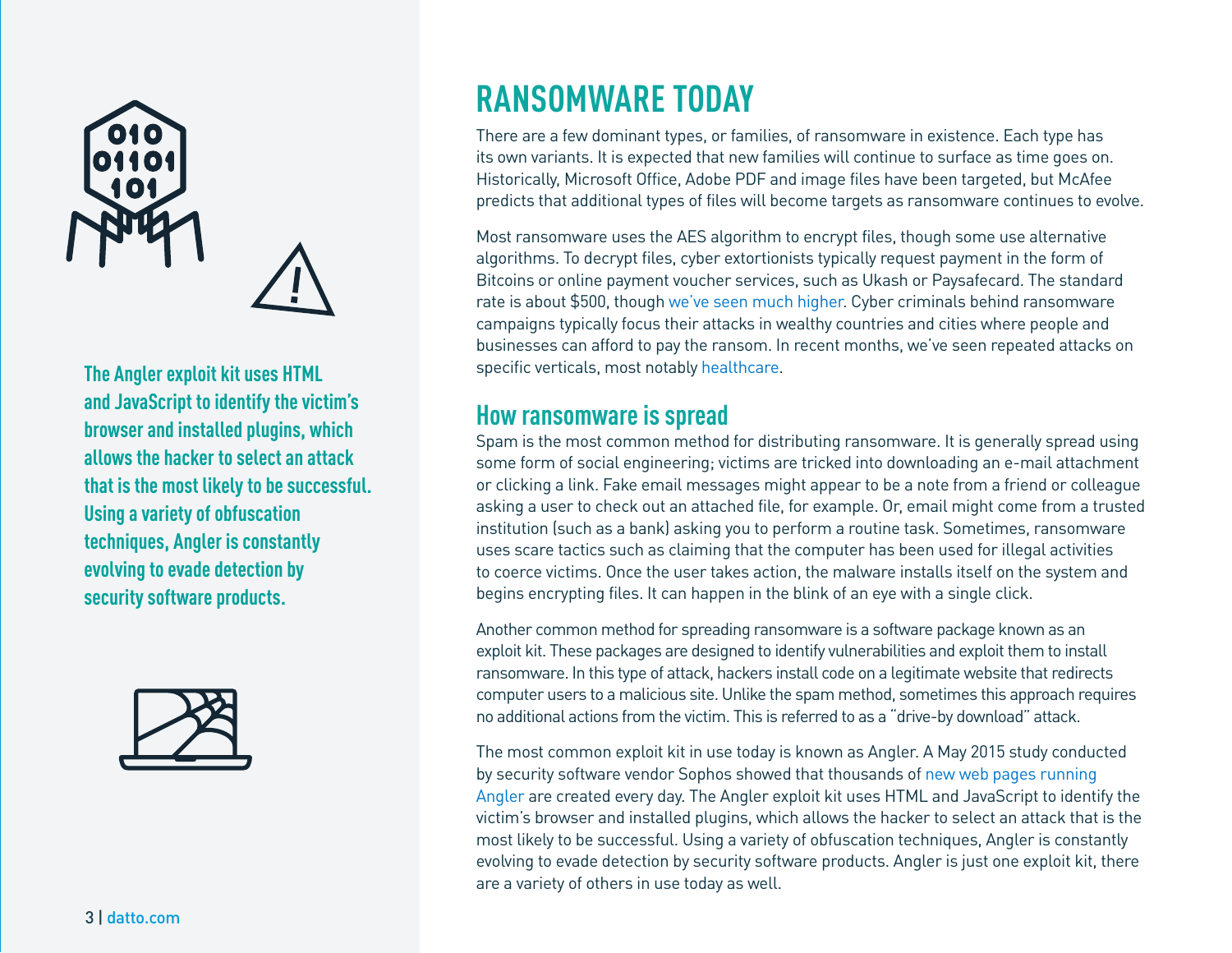



**There are also options available for the aspiring hackers with minimal computer skills. According to McAfee, there are ransomware-as-a-service offerings hosted on the Tor network, allowing just about anyone to conduct these types of malicious attacks.**



Spam botnets and exploit kits are relatively easy to use, but require some level of technical proficiency. However, there are also options available for the aspiring hackers with minimal computer skills. According to McAfee, there are ransomware-as-a-service offerings hosted on the [Tor network](https://www.torproject.org/), allowing just about anyone to conduct these types of attacks.

## **COMMON TYPES OF RANSOMWARE**

As noted above, ransomware is constantly evolving and new variants are appearing all the time. So, it would be difficult, if not impossible, to compile a list of every type of ransomware proliferating today. While the following is not a complete list of today's ransomware, it gives a sense of the major players and the variety in existence.

#### **CryptoLocker**

Ransomware has been around in some form or another for the past two decades, but it really came to prominence in 2013 with CryptoLocker. The original CryptoLocker botnet was shut down in May 2014, but not before the hackers behind it extorted nearly \$3 million from victims. Since then, the CryptoLocker approach has been widely copied, although the variants in operation today are not directly linked to the original. The word CryptoLocker, much like Xerox and Kleenex in their respective worlds, has become almost synonymous with ransomware.

CryptoLocker is distributed via exploit kits and spam. When the malware is run, it installs itself in the Windows User Profiles folder and encrypts files across local hard drives and mapped network drives. It only encrypts files with specific extensions, including Microsoft Office, OpenDocument, images and AutoCAD files. Once the dirty work is done, a message informing the user that files have been encrypted is displayed on said user's screen demanding a Bitcoin payment.

#### **CryptoWall**

CryptoWall gained notoriety after the downfall of the original CryptoLocker. It first appeared in early 2014, and variants have appeared with a variety of names, including: Cryptorbit, CryptoDefense, CryptoWall 2.0 and CryptoWall 3.0, among others. Like CryptoLocker, CryptoWall is distributed via spam or exploit kits.

The initial version of CryptoWall used an RSA public encryption key but later versions (including the latest CryptoWall 3.0) use a private AES key, which is further masked using a public AES key. When the malware attachment is opened, the CryptoWall binary copies itself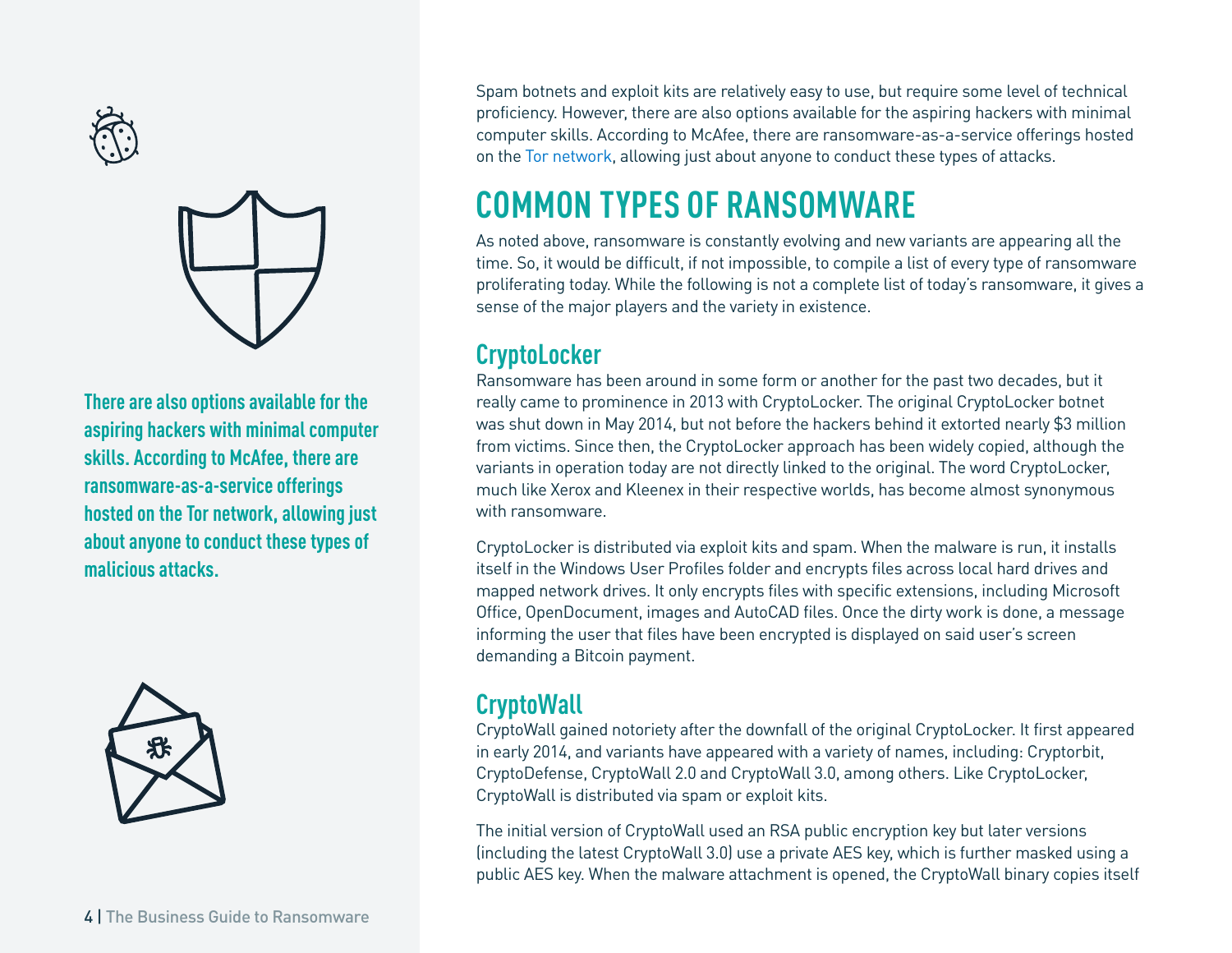

**The spam campaigns spreading Locky are operating on a massive scale. The malware is spread using spam, typically in the form of an email message disguised as an invoice. When opened, the invoice is scrambled and the victim is instructed to enable macros to read the document.**





into the Microsoft temp folder and begins to encode files. CryptoWall encrypts a wider variety of file types than CryptoLocker but, when encryption is complete, also displays a ransom message on a user's screen demanding payment.

#### **CTB-Locker**

The criminals behind CTB-Locker take a different approach to virus distribution. Taking a page from the playbooks of Girl Scout Cookies and Mary Kay Cosmetics, these hackers outsource the infection process to partners in exchange for a cut of the profits. This is a proven strategy for achieving large volumes of malware infections at a faster rate.

When CTB-Locker runs, it copies itself to the Microsoft temp directory. Unlike most forms of ransomware today, CTB-Locker uses Elliptic Curve Cryptography (ECC) to encrypt files. CTB-Locker impacts more file types than CryptoLocker. Once files are encrypted, CTB-Locker displays a ransom message demanding payment in, you guessed it, Bitcoins.

#### **Locky**

Locky is a relatively new type of ransomware, but its approach is familiar. The malware is spread using spam, typically in the form of an email message disguised as an invoice. When opened, the invoice is scrambled, and the victim is instructed to enable macros to read the document. When macros are enabled, Locky begins encrypting a large array of file types using AES encryption. Bitcoin ransom is demanded when encryption is complete. Are you sensing a pattern here?

The [spam campaigns spreading Locky](http://www.symantec.com/connect/blogs/locky-ransomware-aggressive-hunt-victims) are operating on a massive scale. One company reported blocking five million emails associated with Locky campaigns over the course of two days.

#### **TeslaCrypt**

TeslaCrypt is another new type of ransomware on the scene. Like most of the other examples here, it uses an AES algorithm to encrypt files. It is typically distributed via the Angler exploit kit specifically attacking Adobe vulnerabilities. Once a vulnerability is exploited, TeslaCrypt installs itself in the Microsoft temp folder. When the time comes for victims to pay up, TeslaCrypt gives a few choices for payment: Bitcoin, PaySafeCard and Ukash are accepted here. And who doesn't love options?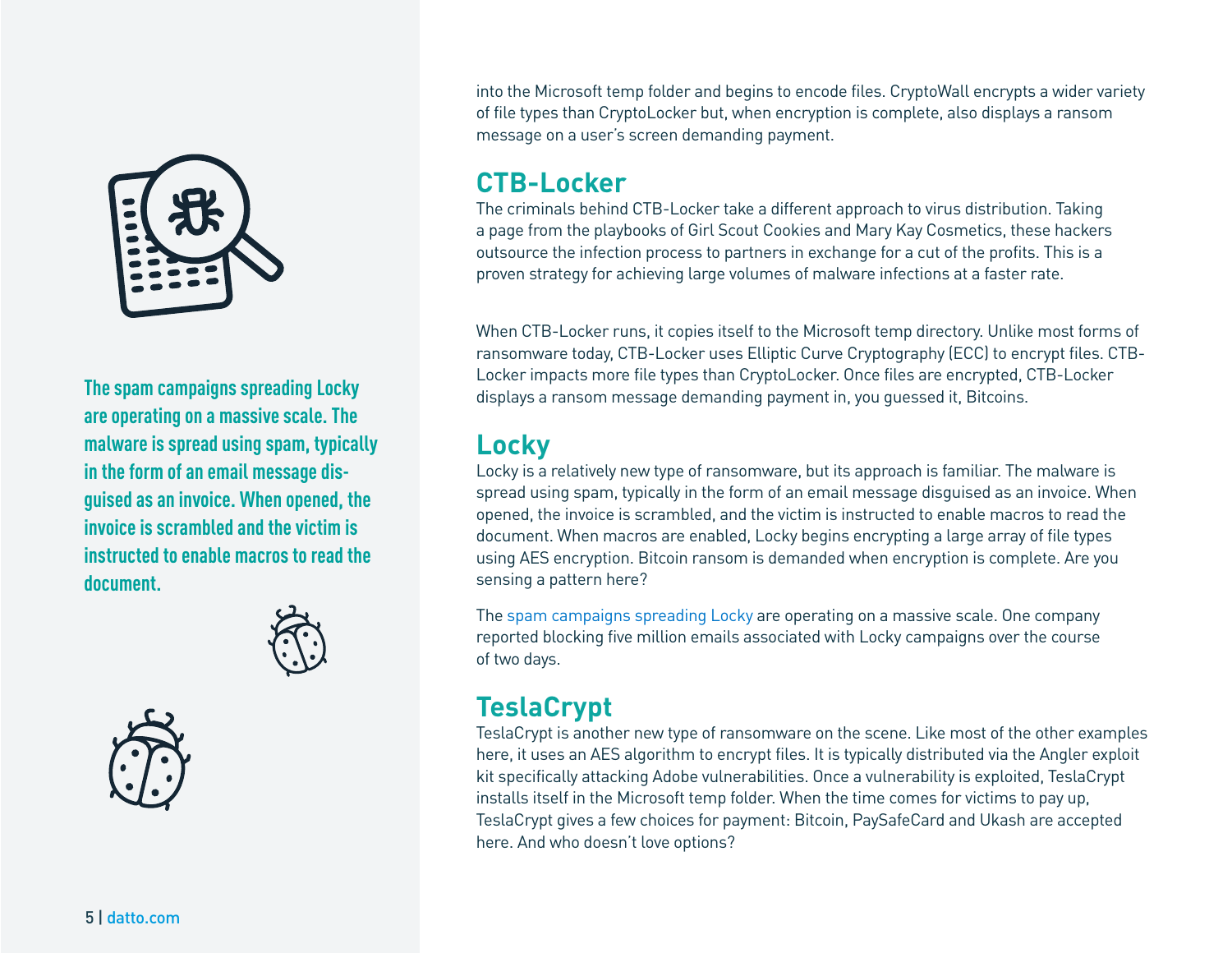

**Security software is essential, however, you can't rely on it alone. A proper ransomware protection strategy requires a three-pronged approach, comprising of education, security, and backup.**





#### **TorrentLocker**

TorrentLocker is typically distributed through spam email campaigns and is geographically targeted, with email messages delivered to specific regions. TorrentLocker is often referred to as CryptoLocker, and it uses an AES algorithm to encrypt file types. In addition to encoding files, it also collects email addresses from the victim's address book to spread malware beyond the initially infected computer/network—this is unique to TorrentLocker.

TorrentLocker uses a technique called process hollowing, in which a Windows system process is launched in a suspended state, malicious code is installed, and the process is resumed. It uses explorer.exe for process hollowing. This malware also deletes Microsoft Volume Shadow Copies to prevent restores using Windows file recovery tools. Like the others outlined above, Bitcoin is the preferred currency for ransom payment.

#### **KeRanger**

According to ArsTechnica, [KeRanger ransomware](http://arstechnica.com/security/2016/03/first-mac-targeting-ransomware-hits-transmission-users-researchers-say/) was recently discovered on a popular BitTorrent client. KeRanger is not widely distributed at this point, but it is worth noting because it is known as the first fully functioning ransomware designed to lock Mac OS X applications.

## **PROTECT AGAINST RANSOMWARE**

Cyber criminals armed with ransomware are a formidable adversary. While small-to-midsized businesses aren't specifically targeted in ransomware campaigns, they may be more likely to suffer an attack. Frequently, small business IT teams are stretched thin and, in some cases, rely on outdated technology due to budgetary constraints. This is the perfect storm for ransomware vulnerability. Thankfully, there are tried and true ways to protect your business against ransomware attacks. Security software is essential, however, you can't rely on it alone. A proper ransomware protection strategy requires a three-pronged approach, comprising of education, security and backup.

**Education:** First and foremost, education is essential to protect your business against ransomware. It is critical that your staff understands what ransomware is and the threats that it poses. Provide your team with specific examples of suspicious emails with clear instructions on what to do if they encounter a potential ransomware lure (i.e. don't open attachments, if you see something, say something, etc.).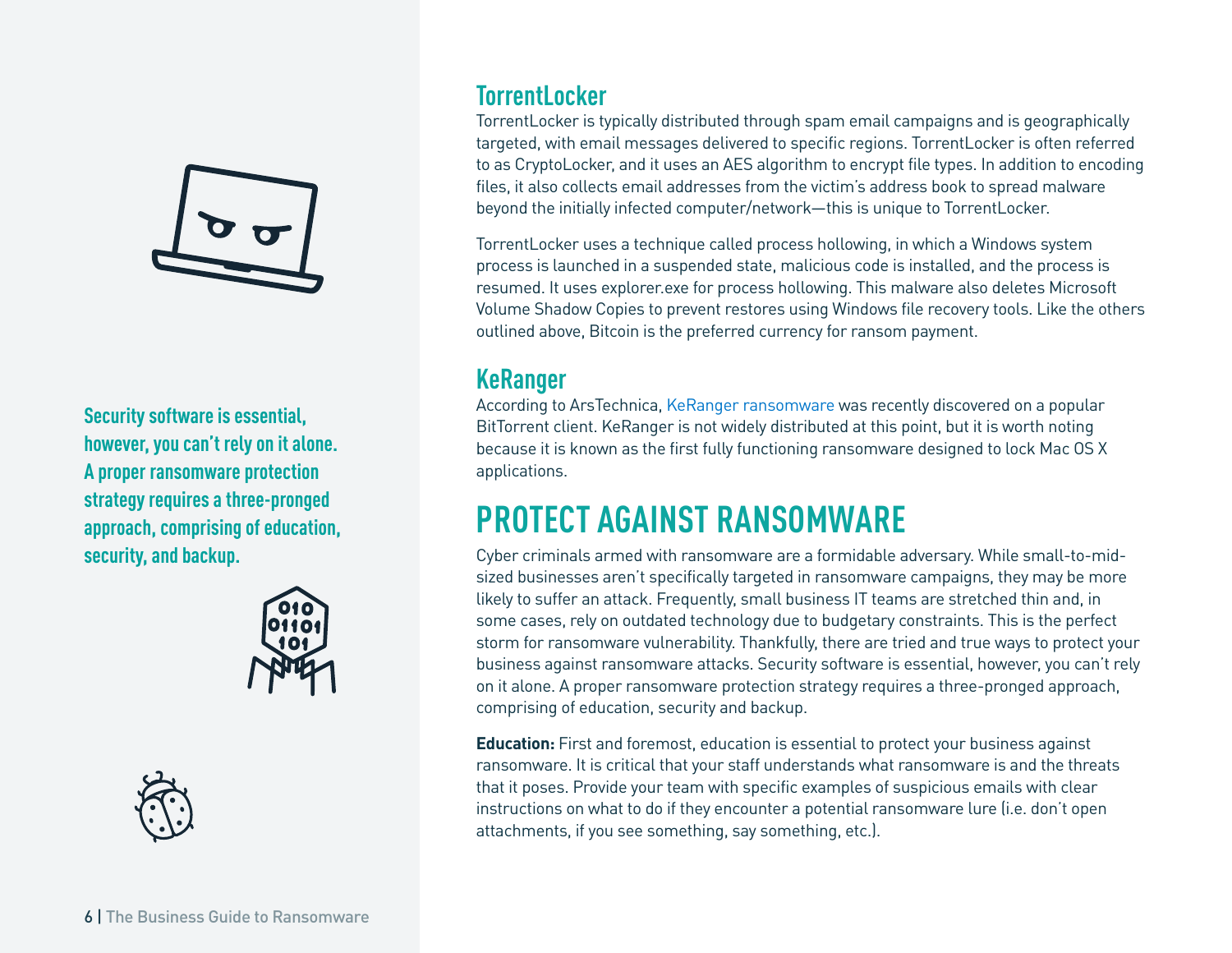



**Because ransomware is constantly evolving, even the best security software can be breached. This is why a secondary layer of defense is critical for businesses to ensure recovery in case malware strikes: backup.** 



Conduct bi-annual formal training to inform staff about the risk of ransomware and other cyber threats. When new employees join the team, make sure you send them an email to bring them up to date about cyber best practices. It is important to ensure that the message is communicated clearly to everyone in the organization, not passed around on a word of mouth basis. Lastly, keep staff updated as new ransomware enters the market or changes over time.

**Security:** Antivirus software should be considered essential for any business to protect against ransomware and other risks. Ensure your security software is up to date, as well, in order to protect against newly identified threats. Keep all business applications patched and updated in order to minimize vulnerabilities.

Some antivirus software products offer ransomware-specific functionality. Sophos, for example, offers technology that monitors systems to detect malicious activities such as file extension or registry changes. If ransomware is detected, the software has the ability to block it and alert users.

However, because ransomware is constantly evolving, even the best security software can be breached. This is why a secondary layer of defense is critical for businesses to ensure recovery in case malware strikes: backup.

**Backup:** Modern total data protection solutions, like [Datto,](http://www.datto.com/) take snapshot-based, incremental backups as frequently as every five minutes to create a series of recovery points. If your business suffers a ransomware attack, this technology allows you to roll-back your data to a point-in-time before the corruption occurred. When it comes to ransomware, the benefit of this is two-fold. First, you don't need to pay the ransom to get your data back. Second, since you are restoring to a point-in-time before the ransomware infected your systems, you can be certain everything is clean and the malware can not be triggered again. Here's [an example](http://www.datto.com/resources/teamlogic-it-case-study?adsource=content)  of how Datto saved the day for international hotel chain, Crowne Plaza.

Additionally, some data protection products today allow users to run applications from image-based backups of virtual machines. This capability is commonly referred to as "recovery-in-place" or "instant recovery." This technology can be useful for recovering from a ransomware attack as well, because it allows you to continue operations while your primary systems are being restored and with little to no downtime. Datto's version of this businesssaving technology is called [Instant Virtualization](http://www.datto.com/technologies/instant-virtualization), which virtualizes systems either locally or remotely in a secure cloud within seconds. This solution ensures businesses stay up-andrunning when disaster strikes.